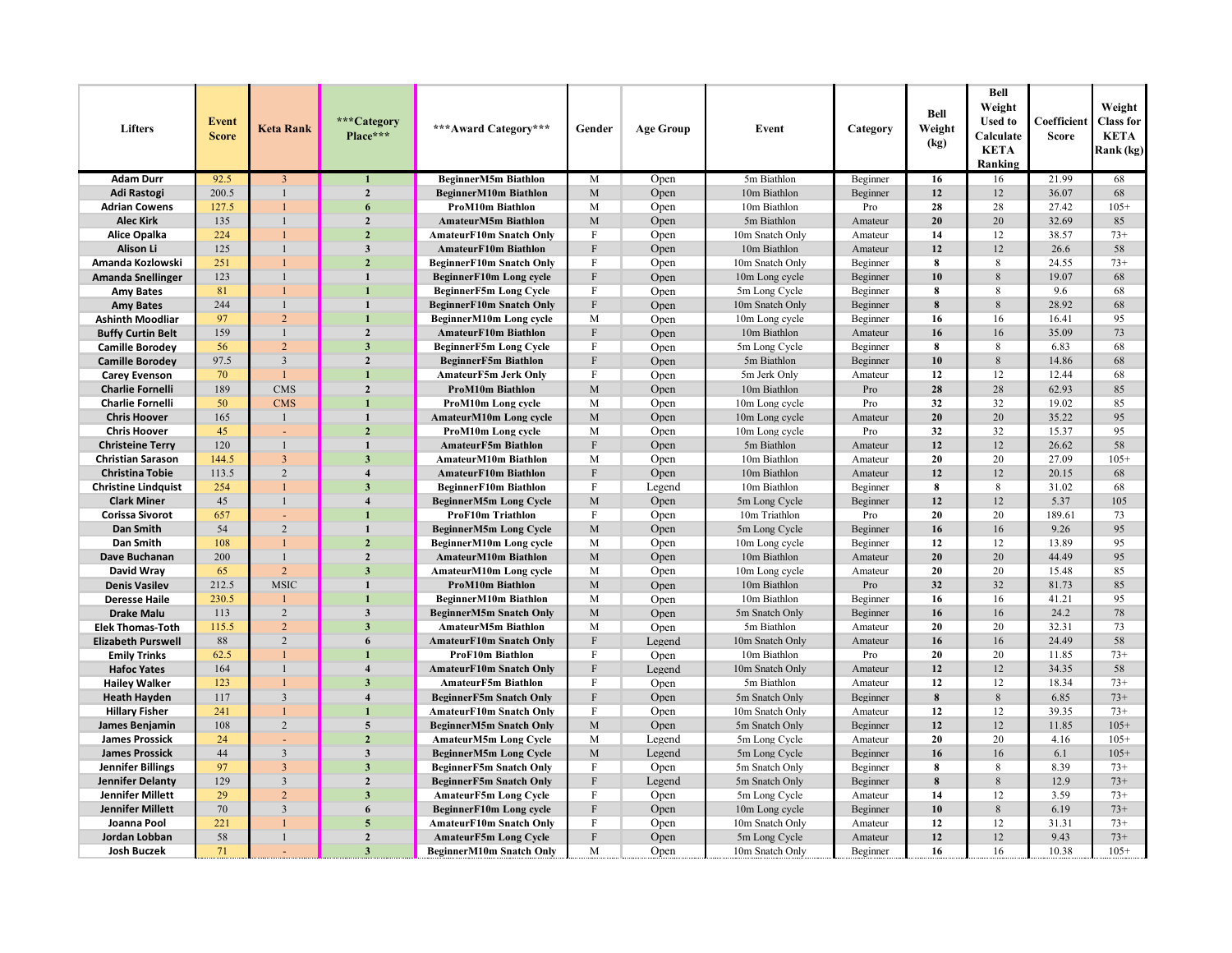| <b>Josh Buczek</b>       | 64     |                          | 6                       | BeginnerM10m Long cycle         | M                          | Open   | 10m Long cycle  | Beginner | 16                      | 16           | 9.36   | $105+$ |
|--------------------------|--------|--------------------------|-------------------------|---------------------------------|----------------------------|--------|-----------------|----------|-------------------------|--------------|--------|--------|
| <b>Justin Hecht</b>      | 94     |                          | $\overline{2}$          | BeginnerM5m Biathlon            | M                          | Open   | 5m Biathlon     | Beginner | 16                      | 16           | 18.59  | 85     |
| <b>Kate Millett</b>      | 153    | $\mathbf{1}$             | $\mathbf{3}$            | <b>AmateurF10m Snatch Only</b>  | $\mathbf F$                | Open   | 10m Snatch Only | Amateur  | 12                      | 12           | 35.44  | 53     |
| Katherin Gail Dye        | 198    |                          | $\overline{\mathbf{3}}$ | <b>AmateurF5m Triathlon</b>     | F                          | Open   | 5m Triathlon    | Amateur  | 16                      | 16           | 49.04  | 68     |
| <b>Kirk Navarro</b>      | 13     | ٠                        | $\overline{\mathbf{3}}$ | <b>AmateurM5m Long Cycle</b>    | M                          | Open   | 5m Long Cycle   | Amateur  | 20                      | 20           | 3.71   | 73     |
| <b>Kirk Navarro</b>      | 70     | $\mathfrak{Z}$           |                         | AmateurM5m Snatch Only          | M                          | Open   | 5m Snatch Only  | Amateur  | 20                      | 20           | 19.97  | 73     |
| <b>Kylo McNeal</b>       | 110    | $\sqrt{2}$               | $\boldsymbol{4}$        | <b>BeginnerM5m Snatch Only</b>  | $\mathbf M$                | Open   | 5m Snatch Only  | Beginner | 16                      | 16           | 19.93  | 95     |
| <b>Kylo McNeal</b>       | 40     | $\overline{3}$           | $\overline{2}$          | <b>BeginnerM5m Long Cycle</b>   | M                          | Open   | 5m Long Cycle   | Beginner | 16                      | 16           | 7.25   | 95     |
| Leah Kangas              | 275    | $\mathbf{1}$             | $\mathbf{1}$            | <b>BeginnerF10m Biathlon</b>    | $\mathbf{F}$               | Open   | 10m Biathlon    | Beginner | 8                       | 8            | 33.79  | 68     |
| <b>Lisa Thomas</b>       | 126    | $\mathbf{1}$             | $\overline{2}$          | AmateurF5m Biathlon             | $\mathbf F$                | Legend | 5m Biathlon     | Amateur  | 16                      | 16           | 25.01  | $73+$  |
| Liz Millici              | 330    | $\overline{\phantom{a}}$ | $\overline{2}$          | <b>AmateurF5m Triathlon</b>     | F                          | Open   | 5m Triathlon    | Amateur  | 12                      | 12           | 58.24  | 68     |
| Lizelle Din              | 90     | $\mathbf{1}$             |                         | AmateurF10m Long cycle          | $\mathbf F$                | Open   | 10m Long cycle  | Amateur  | 12                      | 12           | 15.88  | 68     |
| <b>Lockie McIver</b>     | 67     | $\sim$                   | $\mathbf{1}$            | YouthM5m Jerk Only              | M                          | Youth  | 5m Jerk Only    | Youth    | $\overline{\mathbf{4}}$ | no rank      | 5.84   | 63     |
| Luke Michener            | 86.5   | $\mathfrak{Z}$           | 5                       | <b>AmateurM5m Biathlon</b>      | М                          | Open   | 5m Biathlon     | Amateur  | 20                      | 20           | 22.67  | 78     |
| Lynda Robinson           | 210    | $\overline{c}$           | 3                       | <b>BeginnerF10m Snatch Only</b> | F                          | Legend | 10m Snatch Only | Beginner | 8                       | 8            | 23.08  | 73     |
| Lynda Robinson           | 88     | $\sqrt{2}$               |                         | BeginnerF10m Long cycle         | $\mathbf{F}$               | Legend | 10m Long cycle  | Beginner | 8                       | 8            | 9.67   | 73     |
| Lyra Steiner             | 372    | $\sim$                   |                         | <b>AmateurF5m Triathlon</b>     | $\mathbf F$                | Open   | 5m Triathlon    | Amateur  | 12                      | 12           | 77.1   | 58     |
| <b>Mark Prior</b>        | 194    | 1                        |                         | AmateurM10m Biathlon            | M                          | Open   | 10m Biathlon    | Amateur  | 20                      | 20           | 45.92  | 85     |
| <b>Mark Prior</b>        | 71     | $\sqrt{3}$               | $\mathbf{3}$            | BeginnerM10m Long cycle         | M                          | Open   | 10m Long cycle  | Beginner | 16                      | 16           | 13.44  | 85     |
| Michi Shinohara          | 146    | $\mathbf{1}$             |                         | <b>BeginnerF5m Biathlon</b>     | $\mathbf F$                | Open   | 5m Biathlon     | Beginner | 8                       | 8            | 17.28  | 68     |
| <b>Mike Rice</b>         | 90     | $\overline{\phantom{a}}$ | $\overline{2}$          | <b>BeginnerM10m Snatch Only</b> | $\mathbf M$                | Legend | 10m Snatch Only | Beginner | 16                      | 16           | 12.77  | $105+$ |
| <b>Mike Rice</b>         |        |                          | 5                       |                                 | M                          |        |                 |          |                         |              | 1.99   | $105+$ |
|                          | 14     |                          | $\mathbf{1}$            | <b>BeginnerM5m Long Cycle</b>   |                            | Legend | 5m Long Cycle   | Beginner | 16<br>40                | 16<br>40     |        | $105+$ |
| <b>Mikhail Marshak</b>   | 58     | MS                       | $\overline{2}$          | <b>ProM5m Snatch Only</b>       | $\mathbf M$<br>$\mathbf F$ | Open   | 5m Snatch Only  | Pro      |                         |              | 18.85  |        |
| <b>Milla Blindauer</b>   | 119    | 1                        |                         | <b>BeginnerF10m Long cycle</b>  |                            | Open   | 10m Long cycle  | Beginner | 8                       | 8            | 15.76  | 63     |
| <b>Nathon Haglund</b>    | 76     | $\overline{c}$           | $7\phantom{.0}$         | BeginnerM10m Long cycle         | $\mathbf M$                | Open   | 10m Long cycle  | Beginner | 12                      | 12           | 7.89   | $105+$ |
| <b>Nick Moody</b>        | 174    | $\sqrt{3}$               | $\overline{\mathbf{3}}$ | BeginnerM10m Biathlon           | M                          | Legend | 10m Biathlon    | Beginner | 16                      | 16           | 27.7   | 105    |
| <b>Nora Porter</b>       | $81\,$ | $\overline{c}$           | $\mathbf{3}$            | <b>AmateurF5m Snatch Only</b>   | $\mathbf F$                | Open   | 5m Snatch Only  | Amateur  | 16                      | 16           | 17.26  | $73+$  |
| <b>Pat Marshall</b>      | 189    | <b>CMS</b>               |                         | <b>AmateurF10m Biathlon</b>     | F                          | Legend | 10m Biathlon    | Amateur  | 16                      | 16           | 48.77  | 63     |
| <b>Pat Marshall</b>      | 43     | <b>CMS</b>               |                         | <b>AmateurF5m Long Cycle</b>    | $\mathbf{F}$               | Legend | 5m Long Cycle   | Amateur  | 16                      | 16           | 11.1   | 63     |
| <b>Patchen Noelke</b>    | 62     | $\mathbf{1}$             | $\boldsymbol{4}$        | AmateurM10m Long cycle          | $\mathbf M$                | Open   | 10m Long cycle  | Amateur  | 24                      | 24           | 14.17  | 105    |
| <b>Patrick Hollister</b> | 75     | ٠                        |                         | <b>BeginnerM5m Jerk Only</b>    | M                          | Legend | 5m Jerk Only    | Beginner | 16                      | 16           | 11.76  | 105    |
| Paul Klein               | 205    | 1                        | $\overline{2}$          | AmateurM10m Snatch Only         | M                          | Legend | 10m Snatch Only | Amateur  | 20                      | 20           | 48.69  | 85     |
| <b>Rachel Robertson</b>  | 800    | $\sim$                   | $\mathbf{1}$            | AmateurF10m Triathlon           | $\boldsymbol{\mathrm{F}}$  | Open   | 10m Triathlon   | Amateur  | 12                      | 12           | 145.68 | 68     |
| <b>Ravi Grover</b>       | 129    | $\mathbf{1}$             |                         | <b>BeginnerM5m Snatch Only</b>  | M                          | Open   | 5m Snatch Only  | Beginner | 16                      | 16           | 27.7   | 78     |
| <b>Renee Reed</b>        | 91     | $\sqrt{2}$               | 5                       | BeginnerF10m Long cycle         | $\mathbf{F}$               | Legend | 10m Long cycle  | Beginner | 8                       | 8            | 9.58   | $73+$  |
| <b>Rich Robins</b>       | 125    | $\overline{c}$           | $\overline{2}$          | <b>BeginnerM5m Snatch Only</b>  | M                          | Open   | 5m Snatch Only  | Beginner | 16                      | 16           | 24.45  | 85     |
| <b>Richard Toellner</b>  | 210    | $\,1$                    |                         | <b>BeginnerM10m Snatch Only</b> | $\mathbf M$                | Legend | 10m Snatch Only | Beginner | 16                      | 16           | 38.31  | 95     |
| <b>Richard Toellner</b>  | 69     |                          |                         | BeginnerM10m Long cycle         | M                          | Legend | 10m Long cycle  | Beginner | 16                      | 16           | 12.59  | 95     |
| <b>Rita Evans</b>        | 119    | $\mathbf{1}$             | $\mathbf{1}$            | <b>AmateurF5m Snatch Only</b>   | $\boldsymbol{\mathrm{F}}$  | Open   | 5m Snatch Only  | Amateur  | 16                      | 16           | 30.46  | 63     |
| <b>Rod MacMillan</b>     | 127    | $\mathbf{1}$             |                         | ProM10m Biathlon                | M                          | Open   | 10m Biathlon    | Pro      | 28                      | 28           | 37.55  | 95     |
| <b>Ross Gilbert</b>      | 52     | $\mathbf{1}$             | $\mathbf{1}$            | <b>AmateurM5m Long Cycle</b>    | $\mathbf M$                | Open   | 5m Long Cycle   | Amateur  | 20                      | 20           | 11.24  | 95     |
| <b>Ross Gilbert</b>      | 117.5  | $\overline{2}$           |                         | AmateurM5m Biathlon             | М                          | Open   | 5m Biathlon     | Amateur  | 20                      | 20           | 25.41  | 95     |
| <b>Ruben Galvan</b>      | 157    | CMS                      | 3                       | ProM10m Biathlon                | M                          | Open   | 10m Biathlon    | Pro      | 28                      | 28           | 43.23  | 105    |
| <b>Samuel Sutherland</b> | 83     | 1                        | 5                       | BeginnerM10m Long cycle         | $\mathbf M$                | Open   | 10m Long cycle  | Beginner | 14                      | 12           | 12.37  | 95     |
| <b>Scarlett Steiner</b>  | 57     | $\overline{c}$           | $\overline{2}$          | <b>BeginnerF5m Long Cycle</b>   | $\,$ F                     | Open   | 5m Long Cycle   | Beginner | 8                       | 8            | 8.51   | 58     |
| <b>Scarlett Steiner</b>  | 109    | $\mathfrak{Z}$           |                         | <b>BeginnerF5m Snatch Only</b>  | F                          | Open   | 5m Snatch Only  | Beginner | 8                       | 8            | 16.27  | 58     |
| Selma Dillsi             | 264.5  | $\mathbf{1}$             | $\overline{2}$          | <b>BeginnerF10m Biathlon</b>    | ${\bf F}$                  | Open   | 10m Biathlon    | Beginner | 8                       | $\,8\,$      | 31.96  | 68     |
| Sergei Rachinskii        | 170    | <b>CMS</b>               |                         | AmateurM5m Biathlon             | M                          | Open   | 5m Biathlon     | Amateur  | 24                      | 24           | 45.18  | 95     |
| <b>Solomon Macys</b>     | 180    | CMS                      |                         | AmateurM10m Snatch Only         | $\mathbf M$                | Open   | 10m Snatch Only | Amateur  | 24                      | 24           | 54.89  | 85     |
| <b>Solomon Macys</b>     | 85     |                          | $\overline{2}$          | AmateurM10m Long cycle          | M                          | Open   | 10m Long cycle  | Amateur  | 24                      | 24           | 25.92  | 85     |
| <b>Tammy Goozee</b>      | 96     | $\mathbf{1}$             | $\mathbf{2}$            | <b>AmateurF5m Snatch Only</b>   | $\mathbf F$                | Open   | 5m Snatch Only  | Amateur  | 16                      | 16           | 20.62  | $73+$  |
| <b>Tammy Goozee</b>      | 68     | $\mathbf{1}$             | $\overline{2}$          | AmateurF10m Long cycle          | F                          | Open   | 10m Long cycle  | Amateur  | 16                      | 16           | 14.6   | $73+$  |
| <b>Todd Schweb</b>       | 136    | $\mathbf{1}$             | 5                       | ProM10m Biathlon                | $\mathbf M$                | Open   | 10m Biathlon    | Pro      | 28                      | 28           | 33.91  | $105+$ |
| <b>Truong Nguyen</b>     | 121    |                          | $\overline{4}$          | <b>BeginnerM10m Biathlon</b>    | M                          | Open   | 10m Biathlon    | Beginner | 16                      | 16           | 18.98  | 105    |
| Uxua Mendez              | 106    |                          | 3                       | BeginnerF10m Long cycle         | F                          | Open   | 10m Long cycle  | Beginner | 8                       | $\mathbf{8}$ | 11.25  | $73+$  |
|                          |        |                          |                         |                                 |                            |        |                 |          |                         |              |        |        |